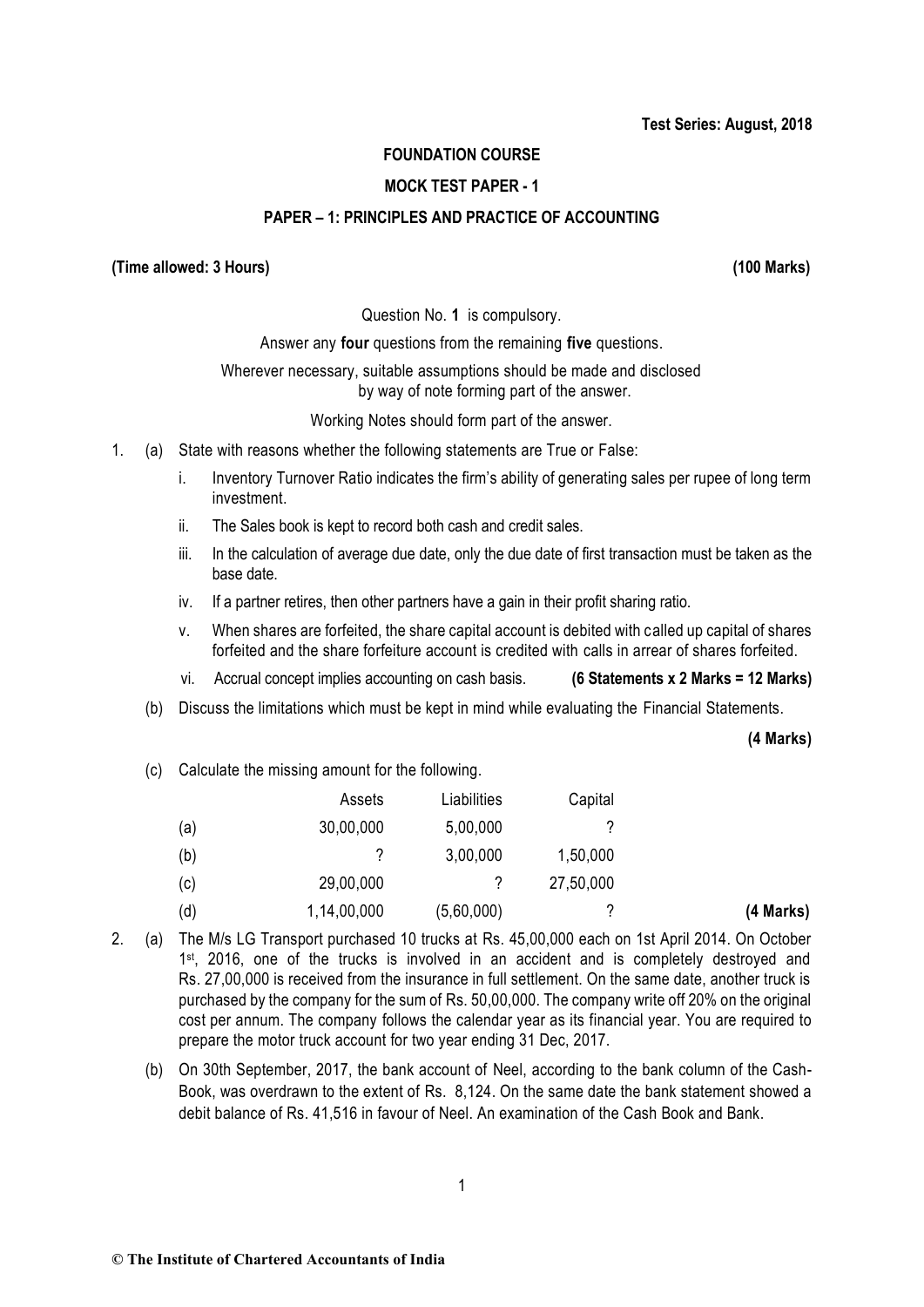Statement reveals the following:

- 1. A cheque for Rs. 26,28,000 deposited on 29th September, 2017 was credited by the bank only on 3rd October, 2017
- 2. A payment by cheque for Rs. 32,000 has been entered twice in the Cash Book.
- 3. On 29th September, 2017, the bank credited an amount of Rs. 2,34,800 received from a customer of Neel, but the advice was not received by Neel until 1st October, 2017.
- 4. Bank charges amounting to Rs. 1,160 had not been entered in the Cash Book.
- 5. On 6th September, 2017, the bank credited Rs. 40,000 to Neel in error.
- 6. A bill of exchange for Rs. 2,80,000 was discounted by Neel with his bank. This bill was dishonoured on 28th September, 2017 but no entry had been made in the books of Neel.
- 7. Cheques issued upto 30th September, 2017 but not presented for payment upto that date totalled Rs. 26,52,000.

You are required :

- (a) to show the appropriate rectifications required in the Cash Book of Neel, to arrive at the correct balance on 30th September, 2017 and
- (b) to prepare a bank reconciliation statement as on that date.

#### **(10 Marks +10 Marks= 20 Marks)**

Rs.

3. (a) Gagan of Mumbai consigns 2,000 cases of goods costing Rs. 1,000 each to Kumar of Chennai. Gagan pays the following expenses in connection with consignment:

|                                                                                  | nэ.    |
|----------------------------------------------------------------------------------|--------|
| Carriage                                                                         | 20,000 |
| Freight                                                                          | 60,000 |
| Loading charges                                                                  | 20,000 |
| Kumar sells 1,400 cases at Rs. 1,400 per case and incurs the following expenses: |        |
| Clearing charges                                                                 | 17,000 |
| Warehousing and storage                                                          | 34,000 |
| Packing and selling expenses                                                     | 12,000 |
|                                                                                  |        |

It is found that 100 cases have been lost in transit and 200 cases are still in transit.

Kumar is entitled to a commission of 10% on gross sales. You are required to prepare the Consignment Account and Kumar's Account in the books of Gagan.

(b) A and B entered into a joint venture agreement to share the profits and losses in the ratio of 2:1. A supplied goods worth Rs. 60,000 to B incurring expenses amounting to Rs. 2,000 for freight and insurance. During transit goods costing Rs. 5,000 became damaged (having no residual value) and a sum of Rs. 3,000 was recovered from the insurance company. B reported that 90% of the remaining goods were sold at a profit of 30% of their original cost. Towards the end of the venture, a fire occurred and as a result the balance Inventories lying unsold with B was damaged. The goods were not insured and B agreed to compensate A by paying in cash 80% of the aggregate of the original cost of such goods plus proportionate expenses incurred by A. Apart from the share of profit of the joint venture, B was also entitled under the agreement to a commission of 5% of net profits of joint venture after charging such commission. Selling expenses incurred by B totalled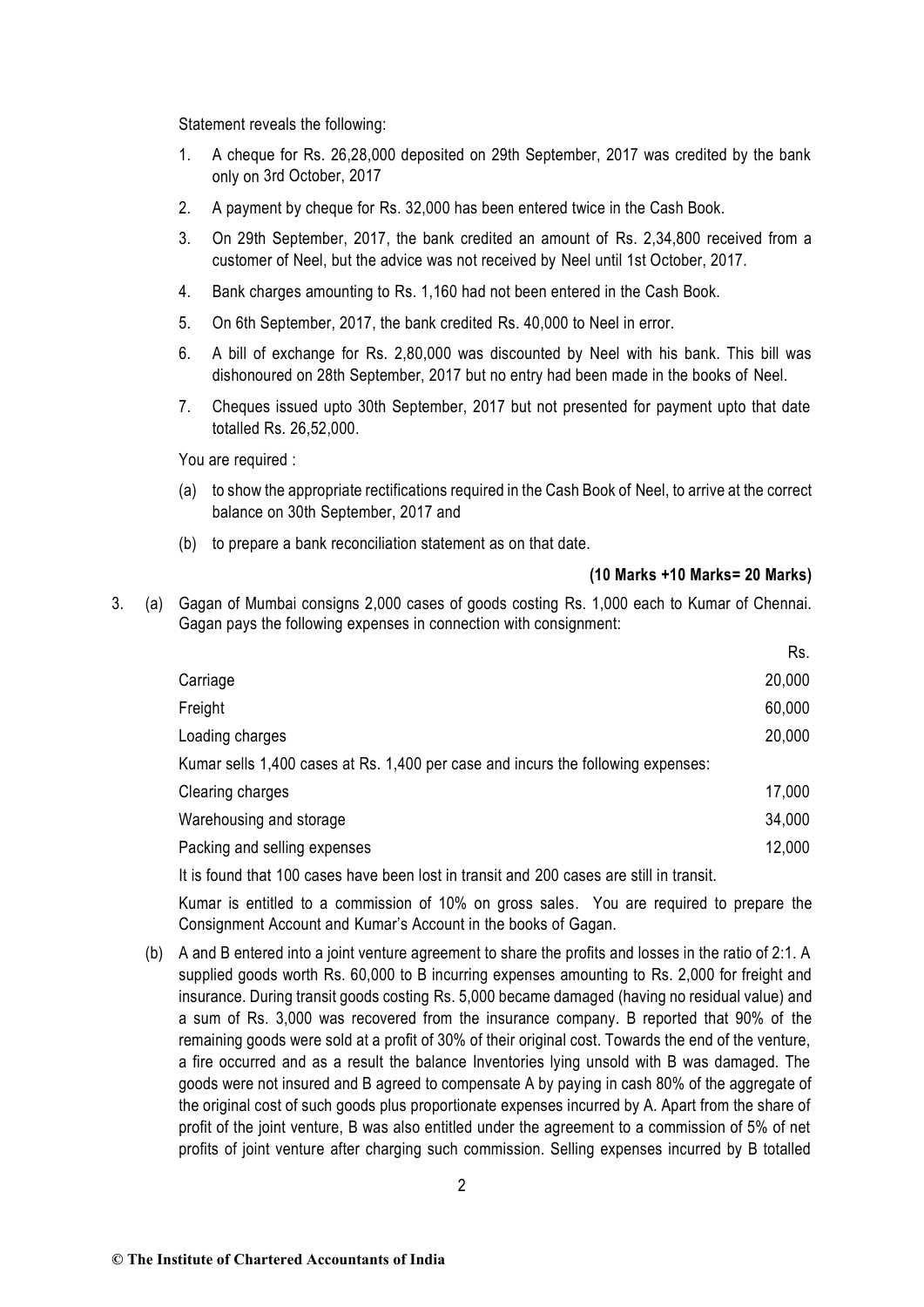Rs. 1,000. B had earlier remitted an advance of Rs. 10,000. B duly paid the balance due to A by Bank Draft.

You are required to prepare the following accounts in A's books:

- (i) Joint Venture Account and
- 

## (ii) B's Account. **(10 + 10 = 20 Marks)**

4. Laurel and Hardy are partners of the firm LH & Co., from 1.4.2013. Initially both of them contributed Rs. 1,00,000 each as capital. They did not contribute any capital thereafter. They maintain accounts of the firm on mercantile basis. They were sharing profits and losses in the ratio of 5:4. After the accounts for the year ended 31.3.2017 were finalized, the partners decided to share profits and losses equally with effect from 1.4.2013.

It was also discovered that in ascertaining the results in the earlier years certain adjustments, details of which are given below, had not been noted.

| Year ended 31 <sup>st</sup> March                             | 2014     | 2015     | 2016     | 2017     |
|---------------------------------------------------------------|----------|----------|----------|----------|
|                                                               | Rs.      | Rs.      | Rs.      | Rs.      |
| Profit as per accounts prepared and finalized                 | 1,40,000 | 2,60,000 | 3,20,000 | 3,60,000 |
| Expenses not provided for (as at 31 <sup>st</sup> March)      | 30,000   | 20,000   | 36,000   | 24,000   |
| Incomes not taken into account (as at 31 <sup>st</sup> March) | 18,000   | 15,000   | 12,000   | 21,000   |

The partners decided to admit Chaplin as a partner with effect from 1.4.2017. It was decided that Chaplin would be allotted 20% share in the firm and he must bring 20% of the combined capital of Laurel and Hardy.

Following is the Balance sheet of the firm as on 31.3.2017 before admission of Chaplin and before adjustment of revised profits between Laurel and Hardy.

| Liabilities           | Rs.      | Assets                   | Rs.      |
|-----------------------|----------|--------------------------|----------|
| Capital Accounts:     |          | Plant and machinery      | 60,000   |
| Laurel                | 2,11,500 | Cash on hand             | 10,000   |
| Hardy                 | 1,51,500 | Cash at bank             | 5,000    |
| <b>Trade Payables</b> | 2,27,000 | Stock in trade           | 3,10,000 |
|                       |          | <b>Trade Receivables</b> | 2,05,000 |
|                       | 5,90,000 |                          | 5,90,000 |

#### Balance Sheet of LH & Co. as at 31.3.2017

You are required to prepare:

- (i) Profit and Loss Adjustment account;
- (ii) Capital accounts of the partners; and
- (iii) Balance Sheet of the firm after the admission of Chaplin. **(20 Marks)**

5. (a) Smith Library Society showed the following position on 31st March, 2017:

# **Balance Sheet as on 31st March, 2017**

| Liabilities      | Rs.      | Assets                     | Rs.      |
|------------------|----------|----------------------------|----------|
| Capital fund     | 7,93,000 | <b>Electrical fittings</b> | 1,50,000 |
| Expenses payable | 7,000    | Furniture                  | 50,000   |
|                  |          | <b>Books</b>               | 4,00,000 |
|                  |          | Investment in securities   | 1,50,000 |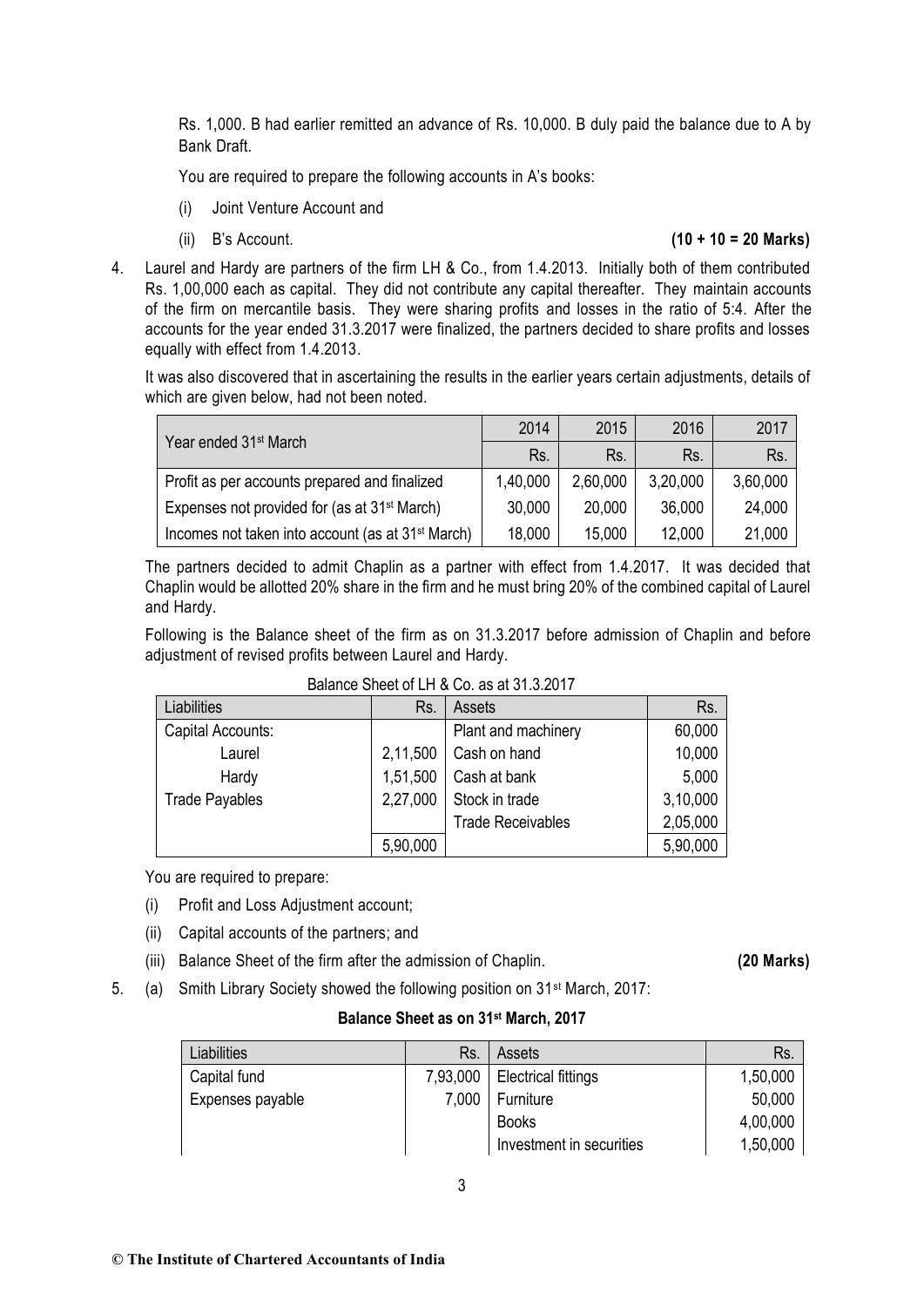|          | Cash at bank | 25,000   |
|----------|--------------|----------|
|          | Cash in hand | 25,000   |
| 8,00,000 |              | 8,00,000 |

The receipts and payment account for the year ended on 31st March, 2018 is given below:

|                                | Rs.      |                              | Rs.      |
|--------------------------------|----------|------------------------------|----------|
| To Balance b/d                 |          | By Electric charges          | 7,200    |
| 25,000<br>Cash at bank         |          | By Postage and stationary    | 5,000    |
| 25,000<br>Cash in hand         | 50,000   | By Telephone charges         | 5,000    |
| To Entrance fee                | 30,000   | By Books purchased           | 60,000   |
| To Membership subscription     | 2,00,000 | By Outstanding expenses paid | 7,000    |
| To Sale proceeds of old papers | 1,500    | By Rent                      | 88,000   |
| To Hire of lecture hall        | 20,000   | By Investment in securities  | 40,000   |
| To Interest on securities.     | 8,000    | <b>By Salaries</b>           | 66,000   |
|                                |          | By Balance c/d               |          |
|                                |          | Cash at bank                 | 20,000   |
|                                |          | Cash in hand                 | 11,300   |
|                                | 3,09,500 |                              | 3,09,500 |

You are required to prepare income and expenditure account for the year ended 31<sup>st</sup> March, 2018 after making the following adjustments:

Membership subscription included Rs. 10,000 received in advance.

Provide for outstanding rent Rs. 4,000 and salaries Rs. 3,000.

Books to be depreciated @ 10% including additions. Electrical fittings and furniture are also to be depreciated at the same rate.

75% of the entrance fees is to be capitalized.

Interest on securities is to be calculated @ 5% p.a. including purchases made on 1.10.2017 for Rs. 40,000.

(b) (i)

| Share capital           | 18,00,000 |
|-------------------------|-----------|
| Preference shareholders | 10,00,000 |
| 10% debentures          | 4,00,000  |
| Loan from bank          | 24,00,000 |
| Reserves                | 8,00,000  |

You are required to compute the Capital Gearing Ratio.

(ii) From the following information, calculate inventory turnover ratio:

| Inventory in the beginning |        | 108,000   Inventory at the end | 1,32,000 |
|----------------------------|--------|--------------------------------|----------|
| Net purchases              |        | 2,76,000   Carriage inwards    | 24,000   |
| Wages                      | 84,000 |                                |          |

**(12 + 4+4 = 20 Marks)**